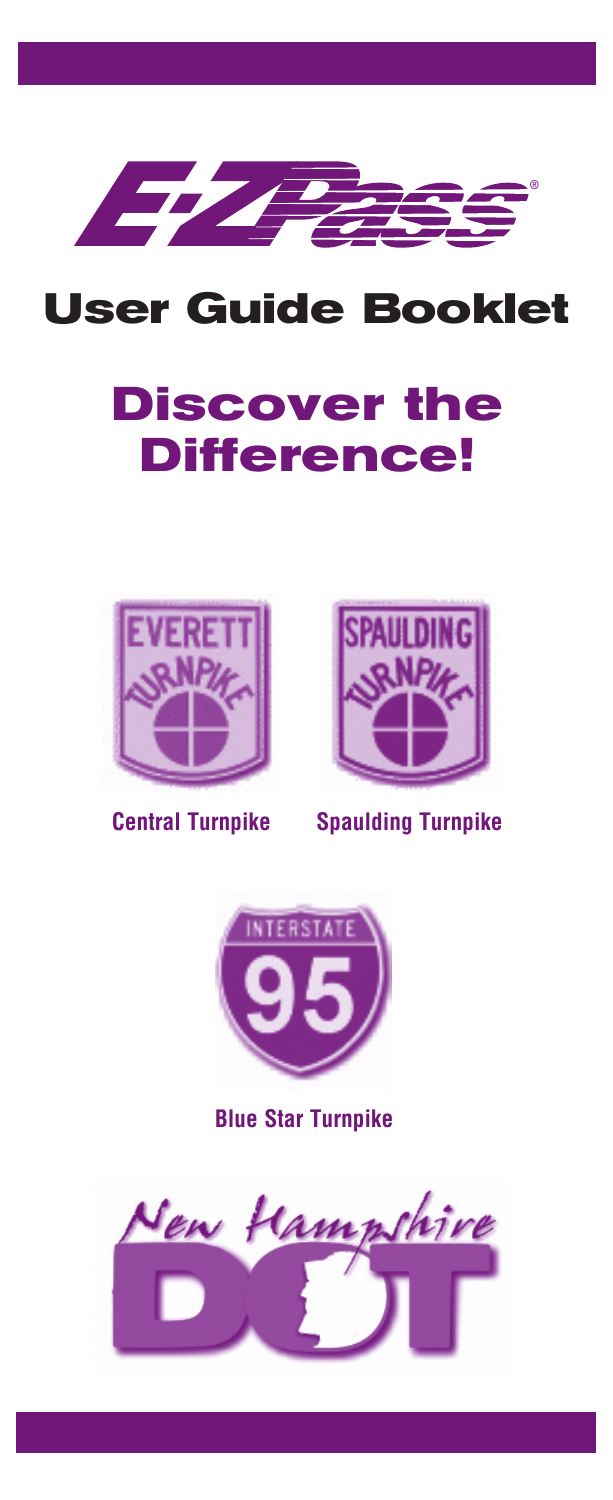

## **Contents**

| E-ZPass -<br>Discover the Difference 1                     |
|------------------------------------------------------------|
| <b>How Your Transponder Works2</b>                         |
| <b>How To Install Your Interior</b><br>EZPass Transponder3 |
| Approaching an E-ZPass Lane4                               |
| How Your E-ZPass Account                                   |
| Other E-ZPass Information6                                 |
| <b>Frequently Asked Questions7</b>                         |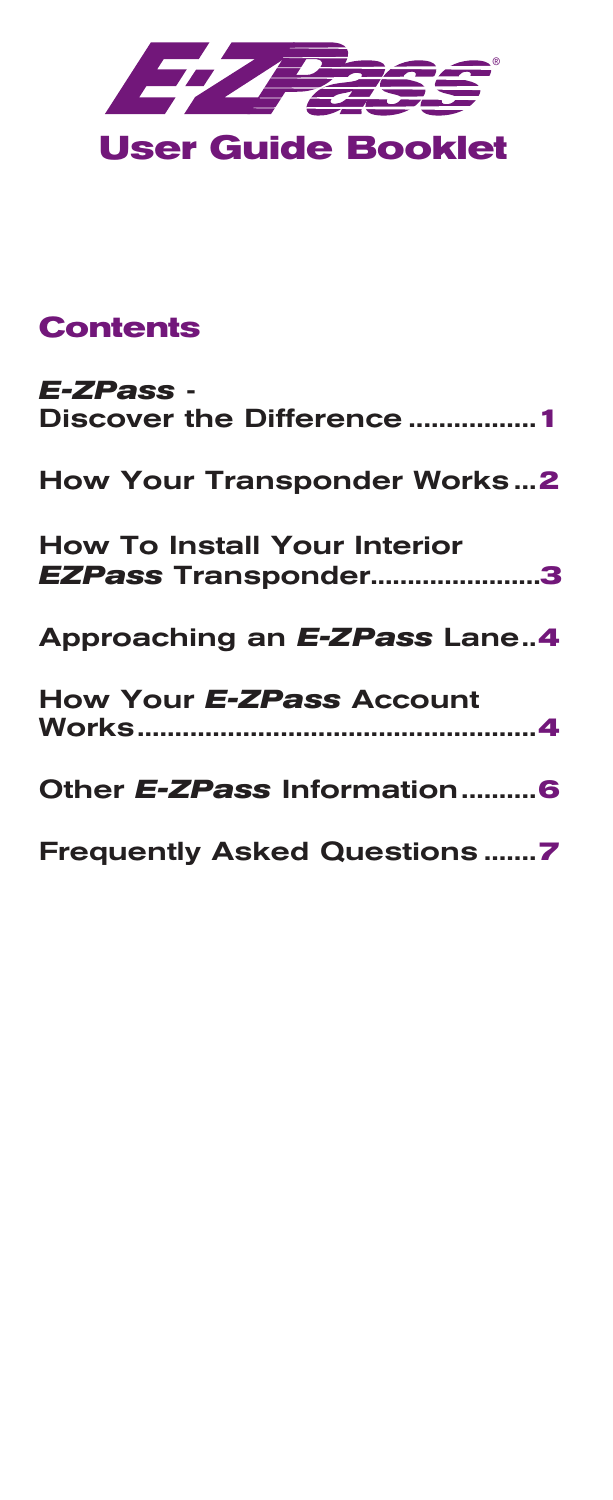# *E-ZPass –*<br>Discover the Difference

*E-ZPass* is an electronic toll collection system that allows users to drive through designated *E-ZPass* lanes without stopping to pay a cash toll thereby reducing traffic congestion.

Discover the convenience of driving through designated *E-ZPass* lanes without stopping to pay a toll. What a difference.

*E-ZPass* is not just for New Hampshire. You can discover the benefits of *E-ZPass* anywhere you see the purple *E-ZPass* sign. For an update of all toll facilities offering *E-ZPass*, please visit our web site at www.ezpassnh.com. *E-ZPass* Plus service allows you to pay for airport parking using your transponder at all airports where you see the purple *E-ZPass* Plus sign.

#### **Important Safety Considerations**

**Enjoy the benefits of** *E-ZPass***, but please pay attention to the following safety considerations:**

- **n** Obey posted speed limits.
- $\blacksquare$  Never back up at a toll plaza.
- **n** Your transponder must be affixed to your vehicle at the proper location and should not be held in your hand.
- $\blacksquare$  Come to a complete stop at staffed lanes.
- $\blacksquare$  Do not get out of your vehicle in the toll lane.

## **ACCOUNT INFORMATION**

**Account Number** 

**Transponder Number**

**PIN Number**

**Challenge Question** (Your mailing address zip code)

**Challenge Answer**

**User Name**

#### **1-877-643-9727 www.EZPassNH.com**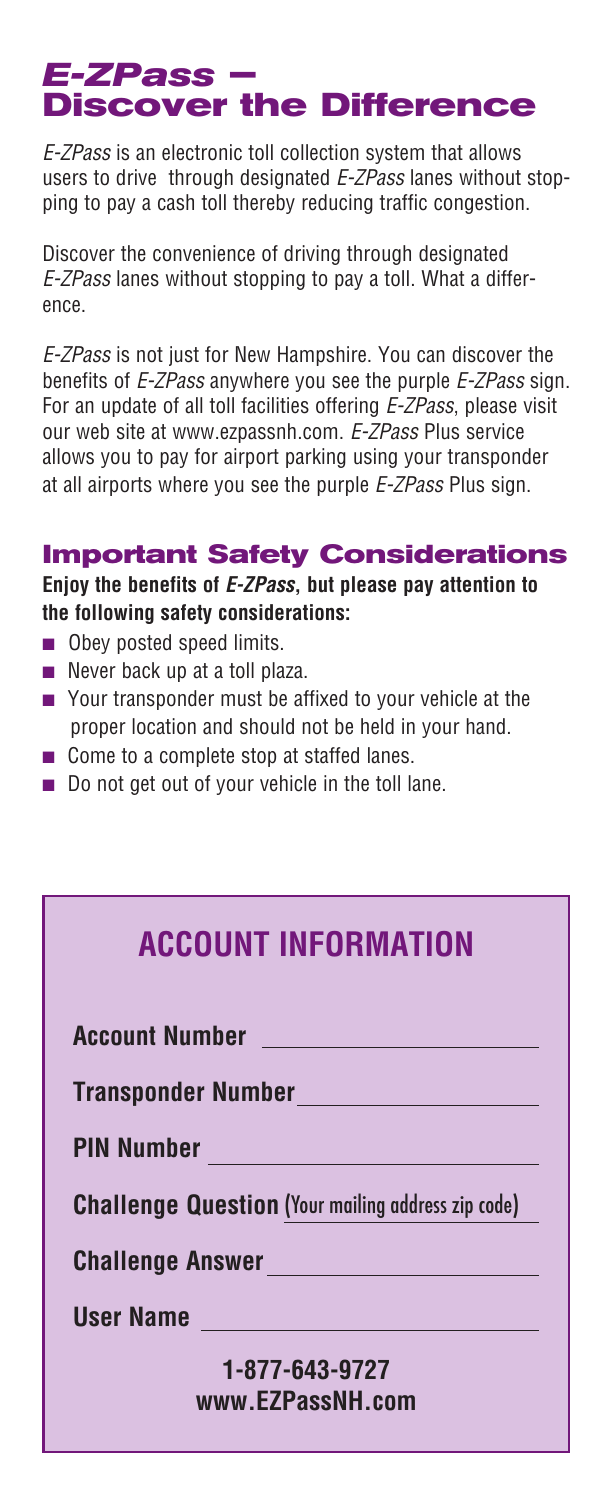#### **How** *E-ZPass* **Works**

As you slowly pass through the toll plaza, your *E-ZPass* transponder sends out an inaudible radio signal. A computer antenna in the toll lane picks up the signal and, in an instant, the system verifies the transponder's information. *E-ZPass* then calculates the appropriate toll and deducts it from your prepaid account. As you pass through the lane, you receive a message on the customer feedback sign. Some toll facilities provide express *E-ZPass* lanes allowing you to maintain normal highway speeds. Driver feedback signs are not used in this type of situation.



- 1 As you slowly pass through the *E-ZPass* facility, your *E-ZPass* transponder is read.
- **2** In an instant, the transponder information is read by an overhead antenna in the *E-ZPass* lane and the proper charge is deducted from your *E-ZPass* account.
- $\bigodot$  At some facilities, there are gates that will go up when a valid transponder is read.
- 4 At other facilities a video enforcement system is in place to identify toll evaders.
- 5 A traffic signal and/or message is immediately displayed to you just beyond the *E-ZPass* lane.

*To avoid delay, always have your transponder installed properly by affixing as per the mounting instructions provided in this guidebook.*

#### **Everything you need to get**  *E-ZPass* **is here, quick and easy!**

**Five Easy Ways to Get** *E-ZPass***.** Visit our web site at www.EZPassNH.com. Our toll-free number is 1-877-643- 9727. Customer Service representatives will be available to answer your calls Monday through Friday 8 a.m. to 6 p.m. and Saturdays from 8 a.m. to 4 p.m., you can also fill out the attached application and mail or fax it to us. Or visit a Walk-In Service Center located in New Hampshire. Walk-in Service Center locations and hours of operation are available on the web at www.EZPassNH.com.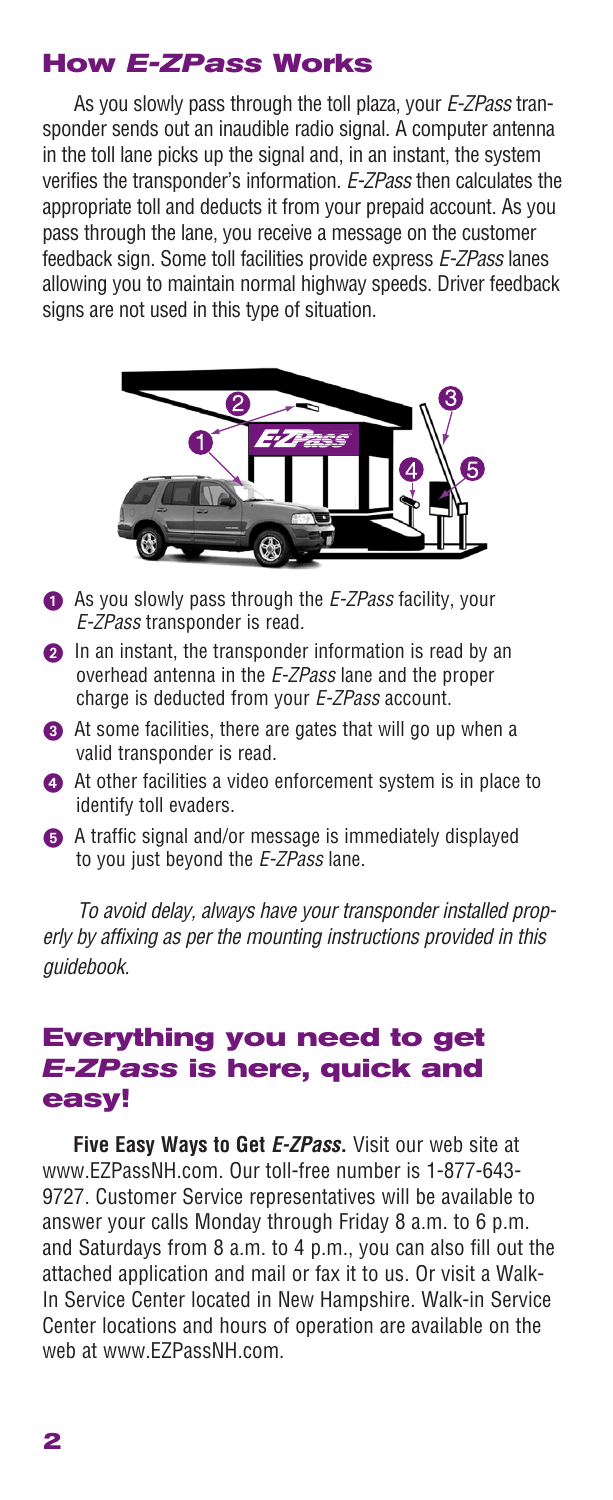### **How To Install Your Interior**  *E-ZPass* **Transponder**

**P**roperly Installing The Interior Transponder In Your Vehicle Is Easy And Essential.

- 1) Sit inside your vehicle facing forward. Select a location behind and to the right of the rearview mirror. **Do not install your transponder directly below the rearview mirror so as not to interfere with your New Hampshire vehicle registration sticker.** The spot should be at least 1" below the vehicle's window frame and should be clean and dry.
- 2) Do not remove the adhesive fasteners from the back of your transponder. Simply peel off the plastic backing to reveal the sticky surface of the fasteners.
- 3) With the *E-ZPass* logo facing you, right side up, affix the entire transponder assembly to the selected spot on the inside of your windshield.
- 4) Press the entire transponder assembly firmly into place and hold for one to two seconds. The installation process is now complete.



5) Additional fasteners are provided in the event that you want to transfer your transponder to another vehicle of the same classification listed on your NHDOT *E-ZPass* application.

*Note: Your NHDOT E-ZPass transponder will be invalid if you mount your transponder improperly, forget to place your transponder in your vehicle, fail to replenish your account or fail to notify the Service Center when your credit card expires or reaches allowable limits. If you were issued an exterior transponder, please refer to the mounting instructions included in your transponder kit.*

#### **If You Don't Want To Use Your Transponder**

If you don't want your transponder to be read at a particular toll plaza, be sure to enclose the transponder in the silver "read prevention" bag that was provided in your transponder kit, remembering to fold the bag, prior to entering the toll plaza area, so the transponder will not be read.

#### **Approaching an** *E-ZPass* **Lane**

**Look for the distinctive purple and white** *E-ZPass* **logo signs** whenever you use a toll facility. The signs will direct you to the appropriate toll lane where *E-ZPass* is accepted.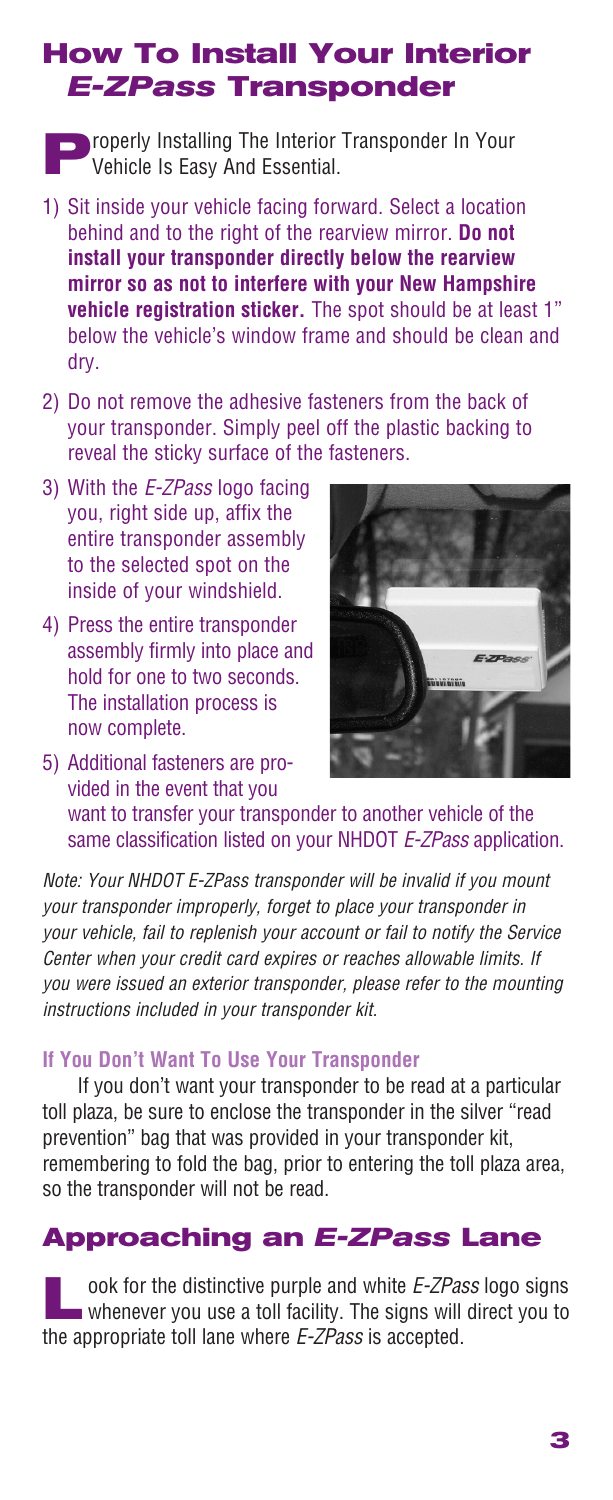#### **Remember: For All Toll Facilities the Following Applies:**

Always obey all traffic signs and signals and never back out of a toll lane for your safety and the safety of others. **Toll collectors do not have access to your** *E-ZPass* **account, so they cannot answer account questions in the lane.** You must call the NHDOT Customer Service Center, and a representative will be happy to assist you.

#### **How Your** *E-ZPass* **Account Works**

#### **Account Status**

NHDOT provides three ways to monitor your account:

- 1) Call the NHDOT *E-ZPass* automated voice response system (VRS) 24 hours a day at 1-877-643-9727
- 2) 24 hour access of our website at www.EZPassNH.com.
- 3) Call the Customer Service Center at 1-877-643-9727 during normal business hours from 8:00AM to 6:00PM Monday to Friday and Saturday from 8:00AM to 4:00PM.

#### **Account Statement**

Statements detail your transactions by transponder, amount of each toll, location, date, and time. They also include any payments or credits applied to your account in a normal billing cycle. Your statement cycle begins on the date your account is opened. Mailed statements will be provided on a quarterly basis for the first year and you can elect to continue to receive these statements on a monthly basis. For individual accounts there will be a \$1.00 fee and for business accounts there will be a \$2.00 fee for each monthly paper statement assessed at the time the statement is generated. You have the option to discontinue your monthly statement by contact-ing the Customer Service Center. Electronic statements will continue to be provided monthly at no additional cost. If there is no activity within the statement cycle you will not receive a statement.

E-mail is the most convenient and timely method to receive your statement. To receive your statement by e-mail, be sure to include your e-mail address on your application or call 1-877-643-9727 or access our website at www.EZPassNH. com to request an e-mail statement.

**Note**: From time to time customers may experience a problem in receiving their *E-ZPass* statements by e-mail. The two most common problems are an e-mail address has changed and has not been updated on the *E-ZPass* account or the Internet Service Provider has blocked the delivery of the state-ment e-mail through their spam filter. Please be sure to update your e-mail address on your *E-ZPass* account if it changes and to avoid having your statements blocked by your ISP we advise you add postmaster@e-

statements.ezpassnh.com to your e-mail address book.

**Payment On Your Account**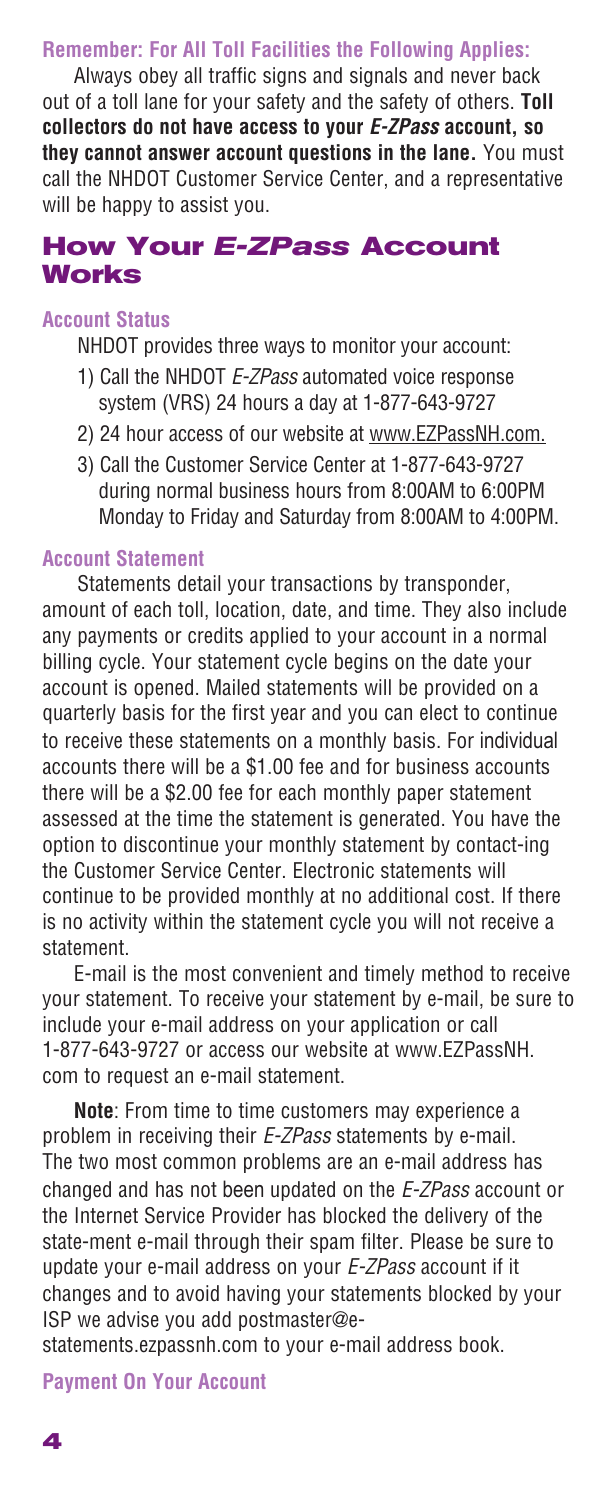*Four ways to pay* – Credit card, Check, Money Order or Cash.

*The easy way to pay* - Credit card customers will never have to worry about low balances or forgetting to make payments. The credit card will be automatically billed once the account reaches the replenishment point. If a customer paying by check, money order or cash forgets to replenish his or her account and the account balance reaches \$0, the account will become invalid. To avoid this situation, we recommend preauthorized automatic replenishment via credit card.

*Remember you always have the option to keep a secondary credit card on your account as an account replenishment backup.*

#### *CREDIT CARD*

Discover the advantages to starting and replenishing your *E-ZPass* account via credit card:

• It's easy. There's no need to worry about a separate *E-ZPass* payment.

• It's automatic. As long as your funding account is in good standing, your *E-ZPass* balance will never run out.

• *E-ZPass* accepts Visa, Master Card, Amex and Discover.

#### *CHECK/MONEY ORDER REPLENISHMENT*

To replenish by check or money order make your payment payable to NHDOT *E-ZPass* at 54 Regional Dr, Concord, NH 03301-8502. A low balance message will be displayed in the lane when your account reaches the replenishment point. Customers with credit card replenishment will not see this message unless there is a problem with their credit card account. Cash Payments will not be accepted through the mail. Cash payments will only be accepted at any Walk-In Service Center.

For further assistance in discovering *E-ZPass,* take advantage of our automated phone system by calling 1-877-643-9727, or visit our website at www.EZPassNH.com.

#### *Replenish Points to Remember:*

■ Credit cards must always be valid and have a current expiration date.

**n** Credit cards expire, so you must inform the Customer Service Center of the new expiration date, but remember, do not update credit card information with the Customer Service Center before your new credit card is activated.

**n** If you change, switch or cancel your credit card, you must also notify the Customer Service Center.

Of course, like any other purchase, you must ensure *E-ZPass* charges do not put you over your credit card limit.

If you chose not to pay by automatic replenishment, you will receive a "Low Balance" message as you pass through an *E-ZPass* lane whenever your prepaid toll balance is at approximately 50% of your replenishment amount, indicating that a payment is required. This means you should replenish your account immediately. You will continue to receive a "Low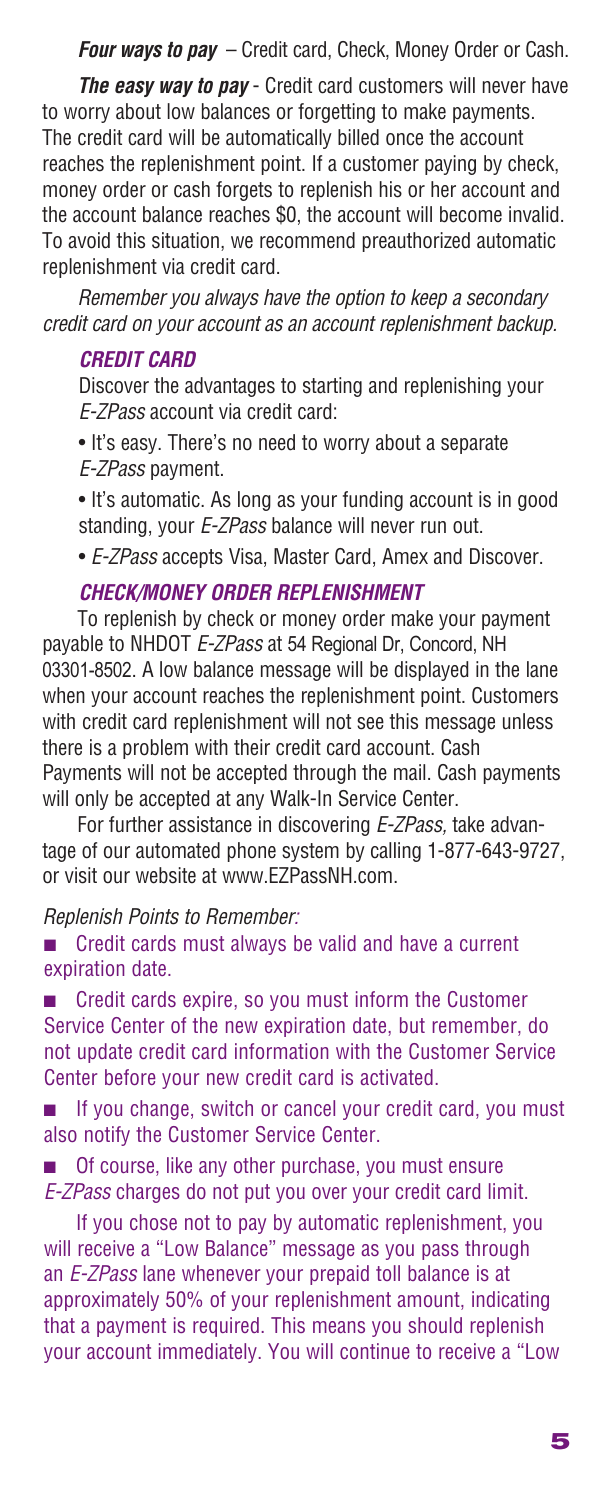#### Balance" message until such time the account is replenished.

Please refer to your statement which will detail all of your transactions by transponder, amount of each toll, date, time, location, and any payments or credits made to your account. Your account balance can be checked 24 hours a day/ 7 days a week by calling 1-877-643-9727 and choosing the Account Balance option on our automated phone system or by accessing our web site at www.EZPassNH.com.

#### *E-ZPass* **Account Plan**

#### *NHDOT STANDARD PLAN*

The *E-ZPass* Standard Plan is offered to all New Hampshire *E-ZPass* customers.

Customers requesting 1 to 4 transponders must pre-pay a minimum toll deposit amount of \$30.00.

#### **Closing Your Account**

To close your *E-ZPass* account, mail your transponder to the *E-ZPass* Customer Service Center along with a signed statement indicating that you would like to close the account. Return envelopes suitable for mailing your transponder are available upon request from the Customer Service Center. Please return your transponder to: *E-ZPass* Customer Service Center, 54 Regional Dr, Concord, NH 03301-8502. When your transponder is received, in good condition, we will refund any unused toll balance, minus all outstanding tolls not yet posted to your account.

You can expect to receive your refund within 30 days after closing your account.

#### **Other** *E-ZPass* **Information**

**Y**ou should take reasonable precautions to protect your *E-ZPass* transponder. It is encoded with specific information about your account. Please remember to secure your car to prevent theft. The adhesive mounting strips described earlier allow you to remove the transponder from your vehicle at any time. *Once you report your transponder as lost or stolen, transponders are deactivated and unusable.*

#### **Lost or Stolen Transponders**

If your transponder is lost or stolen, immediately call 1-877-643-9727 or access our website at www.EZPassNH. com. You will not be responsible for any charges incurred if you report the transponder lost or stolen to the Customer Service Center within 10 days. You will be responsible for paying for a replacement transponder at the transponder purchase price currently in effect.

#### **Damaged or Defective Transponders**

A defective transponder may be exchanged for a new one at no cost to you within the first five years the transponder was issued to you, unless the transponder was altered, defaced or damaged by abuse.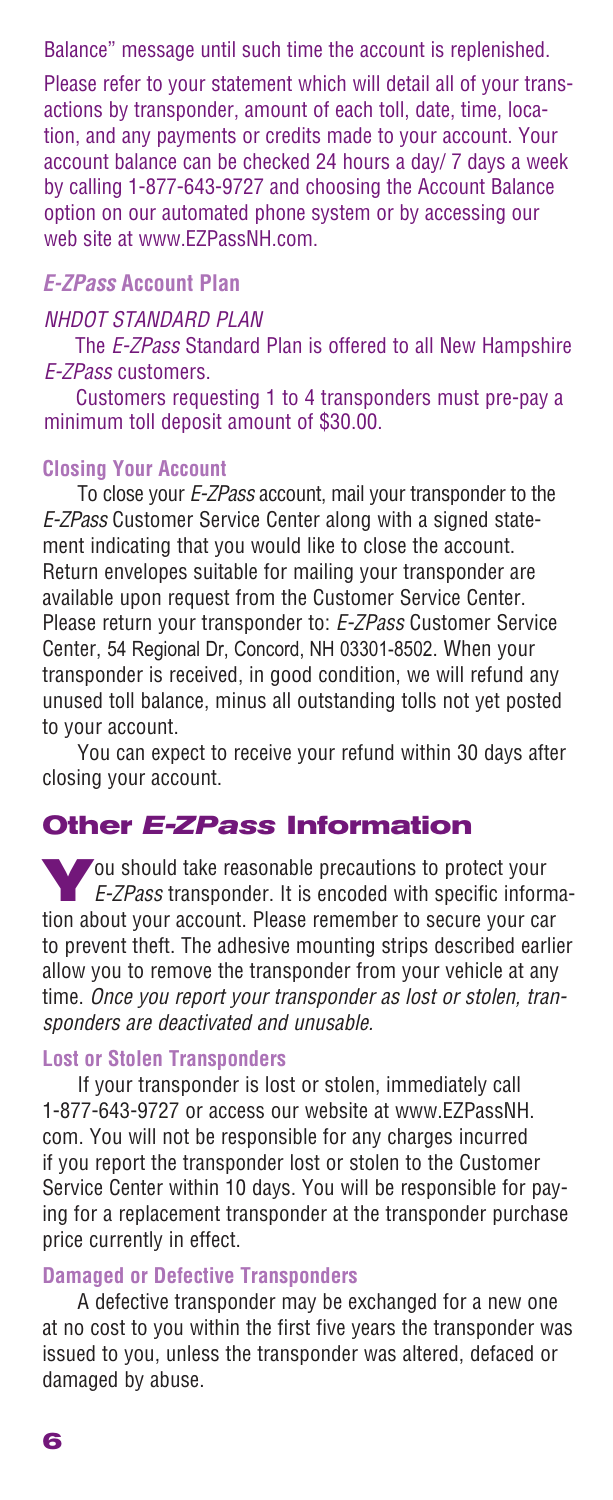#### **Violations**

NHDOT strongly recommends that you automatically replenish your account with a credit card, because it is the easiest and most efficient payment method to assure an adequate account balance. NHDOT employs a video enforcement system that detects and identifies vehicles driving through an *E-ZPass* lane with an invalid *E-ZPass* transponder. The video enforcement system will capture your license plate, a violation notice will be issued and you may be charged an administrative fee along with the cost of the toll. Failure to pay a toll violation could result in other penalties up to and including suspension of your driving and or registration privileges in the State of New Hampshire.

#### **Speed Enforcement**

For your safety and the safety of NHDOT toll collectors there is a posted 25 MPH limit at the toll plaza, which like all other posted speed limits must be obeyed. Failure to comply with posted speed limits could result in penalties up to and including suspension of your *E-ZPass* privileges.

#### **Frequently Asked Questions**

#### *How do I know my transponder is working?*

As you exit an *E-ZPass* toll lane at any NHDOT toll plaza, a customer feedback sign will display a message to continue if your transponder is working correctly. If your account is in good standing and your transponder is properly affixed and your transponder is still not working properly, you may have to return your transponder. Please contact the Customer Service Center.

#### *What if the message indicates a low balance, but I am sure my account has enough money in it?*

Call 1-877-643-9727 and use our automated phone system to confirm your account balance. You can also confirm your balance at our web site at www.EZPassNH.com

#### *What if I forget my transponder?*

If you are in a staffed lane, pay the cash fare. If you are in an "*E-ZPass* Only" lane without gates, DO NOT STOP.

#### *What if I get into a lane which is not equipped with E-ZPass?*

You must pay the full undiscounted toll in cash.

#### *What if I forget to make a payment?*

Call 1-877-643-9727 and take advantages of our automated phone system to check your balance. Depending on how low it is, you may need to make a payment to the *E-ZPass* Customer Service Center and/or stop using the transponder until a mailed payment can be posted to your account. We strongly suggest you use automatic replenishment with a credit card, because it is the easiest and most efficient payment method to assure an adequate balance. Your credit card will be charged whenever your prepaid toll balance drops below 25% or \$10 of your rebill amount. If your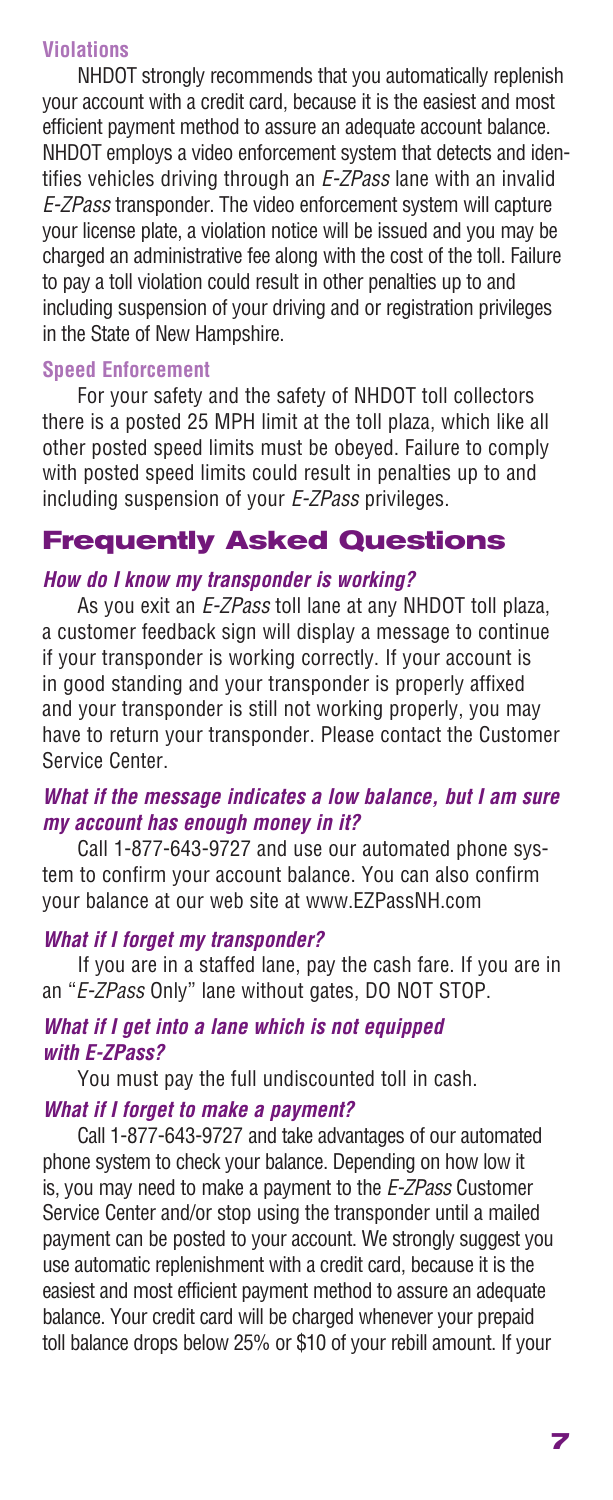transponder is in your vehicle and you do not wish to use it, be sure that it is enclosed in the "read prevention" bag given to you when you received your transponder. Simply putting the transponder in the glove compartment or a pocket may not stop the transponder from being read.

#### *Are there any times I should not use my transponder?*

Yes, the following examples are times when you should not use your transponder:

- If you have reported your transponder as lost or stolen, but later find it, call the *E-ZPass* Customer Service Center. You must be issued a new transponder, even if you find your original transponder.
- If you know that you don't have sufficient funds in your *E-ZPass* account.
- If you are using a different class vehicle (i.e., a car transponder in a truck).

#### *What if I lose the credit card I use to pay my E-ZPass account?*

First report the lost card to the credit card issuing company. Then, call 1-877-643-9727 and advise us immediately. The Customer Service Center will provide you the ability to pay by another method until your new card is issued. If you continue to use your *E-ZPass* without replenishing and incur a negative account balance, you will be charged the full cash toll and a \$25.00 administrative fee. *Remember you always have the option to keep a secondary credit card on your account as an account replenishment backup.*

#### *What if my E-ZPass account runs out of money?*

Do not use *E-ZPass* until your account has been replenished. Take the transponder out of the vehicle or place it in the "read prevention" bag. If you use the automatic replenishment method of payment, your account will be replenished whenever the account balance falls below 25% or \$10.00 of your rebill amount.

If you are not on automatic replenishment, you will see a "Low Balance" message in an *E-ZPass* toll lane, whenever your prepaid toll balance is at approximately 50% of replenishment amount indicating that a payment is required. Call the Customer Service Center at 1-877-643-9727 to inquire about switching to automatic replenishment, if you did not select this option when you opened your account.

#### *How many transponders can I request?*

You can request a maximum of four transponders per account.

#### *I need receipts for business. Will I still get them in the E-ZPass lanes?*

No, a receipt is not available for *E-ZPass* transactions. Refer to your statement for the amount, date, time and location of each toll transaction. Your account information is also available via the *E-ZPass* website at www.EZPassNH.com.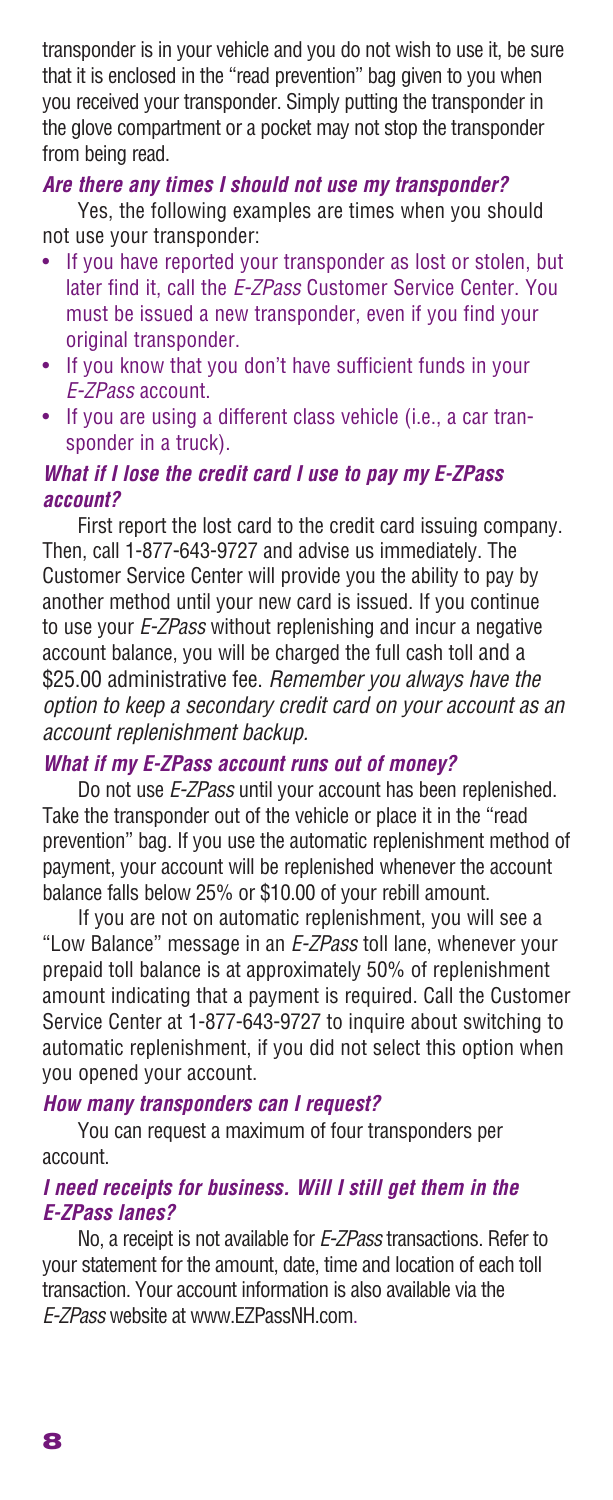#### *Can a camper or trailer be towed if the E-ZPass transponder is being used?*

If you tow a camper or trailer, your transponder can be used and the system will adjust to the proper toll amount.

#### *Are motorcycles eligible for an E-ZPass account?*

Yes. Motorcyclists are eligible to participate in the *E-ZPass* program.

#### *Do I need to register all my vehicles?*

Yes. You should provide the Customer Service Center with details of all vehicles which may be used with your *E-ZPass* account.

All New Hampshire, Maine and Massachusetts registered vehicles on your E-ZPass account must also include the plate type information found on your DMV registration form. Failure to keep a current list of vehicles on your account including plate number and plate type (NH, ME and MA registered vehicles only) could result in you receiving a violation notice should your transponder fail to operate in the toll lane.

#### *More Questions?*

No matter what your questions are, there is one easy number to call 1-877-643-9727, 24 hours a day for automated account information. Please access our website at www.EZPassNH.com for *E-ZPass* information or Answers to Frequently Asked Questions.

**9**